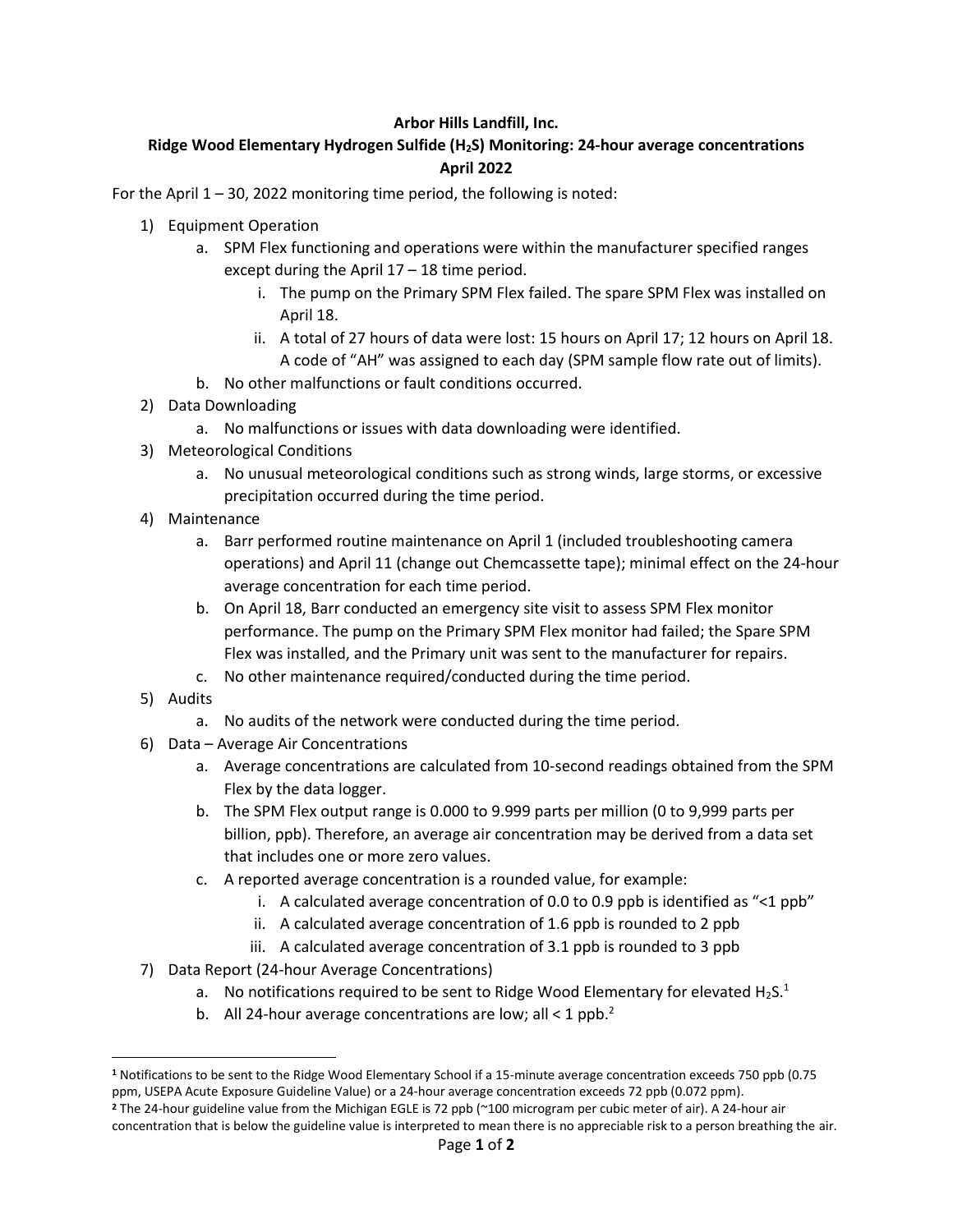Please contact the following Arbor Hills Landfill or Barr staff if you have questions about the air monitoring being conducted at the Ridge Wood Elementary School.

| Arbor Hills Landfill, Inc. |  | Anthony Testa C (734) 718-4262 anthony.testa@gflenv.com |
|----------------------------|--|---------------------------------------------------------|
| Barr Engineering           |  | Luke Mackewich O (734) 922-4429 LMackewich@barr.com     |

However, a 24-hour air concentration that exceeds the guideline value does not mean that adverse health effects have or will occur as there are safety factors built into the guideline value to be protective of human health. But air concentrations that exceed the guideline value indicate that further review and assessment of the monitored air concentrations is needed.